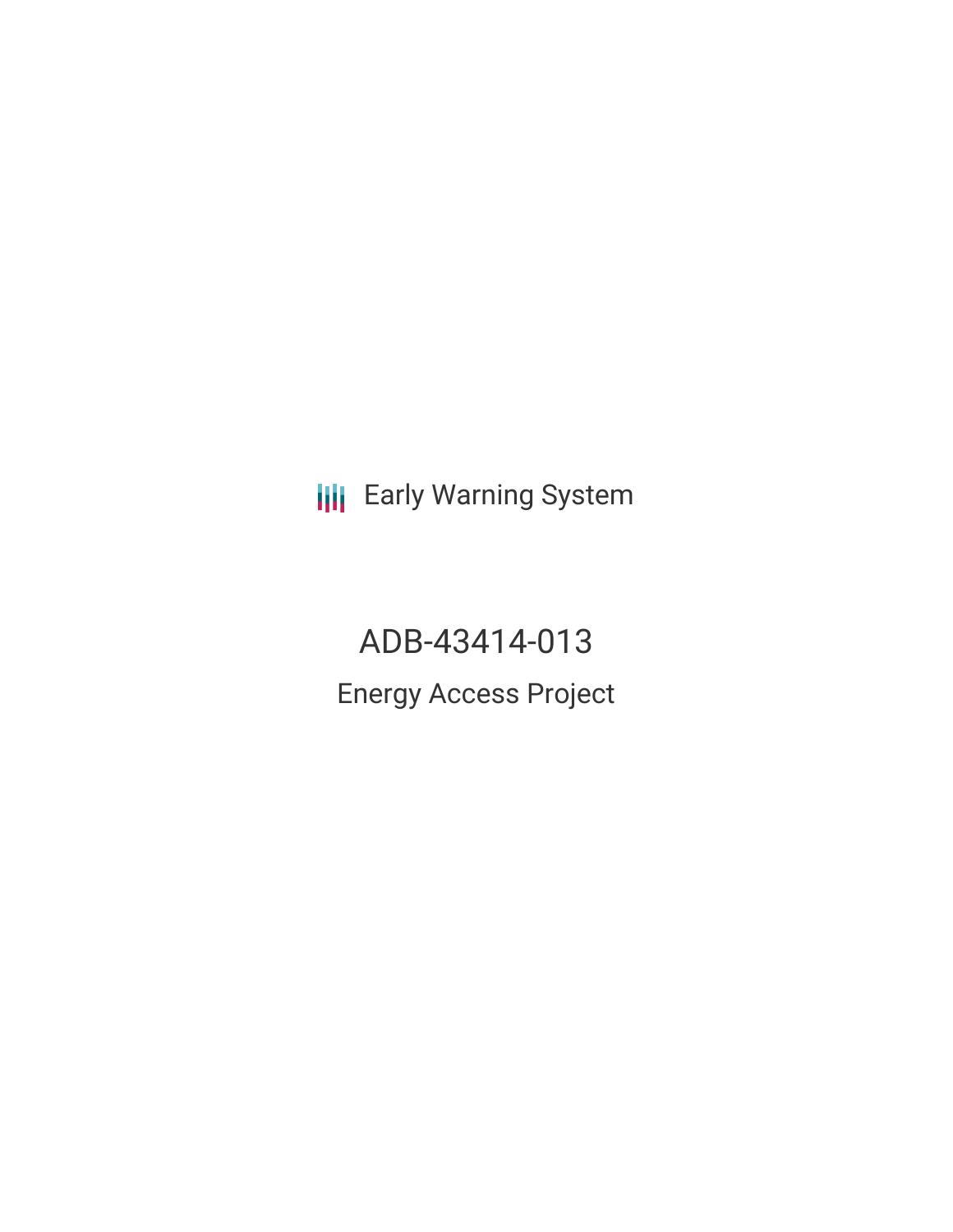| <b>Countries</b>               | Vanuatu                      |
|--------------------------------|------------------------------|
| <b>Financial Institutions</b>  | Asian Development Bank (ADB) |
| <b>Status</b>                  | Proposed                     |
| <b>Bank Risk Rating</b>        | B                            |
| <b>Voting Date</b>             | 2016-07-29                   |
| <b>Borrower</b>                | Government of Vanuatu        |
| <b>Sectors</b>                 | Energy, Hydropower           |
| <b>Investment Type(s)</b>      | Loan                         |
| <b>Investment Amount (USD)</b> | $$2.50$ million              |
| <b>Project Cost (USD)</b>      | \$12.00 million              |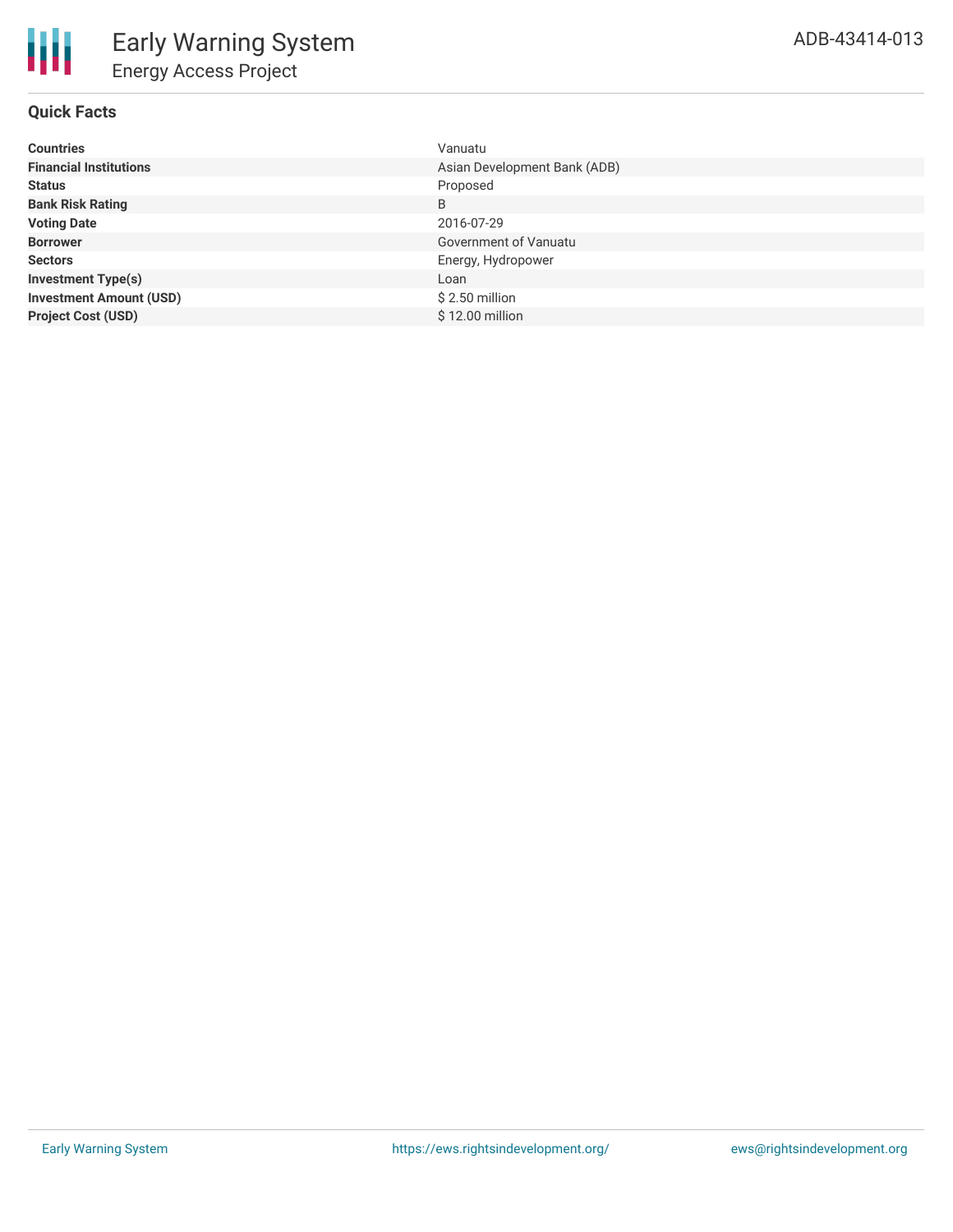

# **Project Description**

The project will increase energy access and renewable energy generation in the two islands of Espiritu Santo and Malekula, being second and third largest population centers after Efate. The project will assist Vanuatu install hydropower generation to replace diesel generation in Malekula and will extend the distribution grid in both Malekula and Espiritu Santo. Project preparatory technical assistance was used in project preparation.

#### **Outputs**

- 1. Extension of distribution grid by Government.
- 2. Two hydropower plants put into operation by the Government.
- 3. Capacity building undertaken for implementing agency and project beneficiaries.
- 4. The Project Management Unit (PMU) renders efficient project management services

The project will involve small-scale run of river (no dam or reservoir) schemes at Brenwe Hydropower site. The schemes would be connected to existing grid distribution networks. The sites are not in protected areas and have no particular or special value for biodiversity conservation. Impacts will be site-specific and can be readily mitigated.

The project includes one small hydropower subproject at Brenwe River, Malekula. The project does not involve physical displacement, but requires acquisition of land for several components. Resettlement plan (RP) for each subproject is being prepared.

The project includes one small hydropower project at Brenwe, Malekula as well as distribution grid extensions at Malekula and Espiritu Santo. The due diligence (Attachment) undertaken by the social development specialist of the PPTA has concluded that while there are tribes and clans in the subproject areas, (i) their institutions are not separate from mainstream society, and (ii) these groups are not vulnerable. As socio-cultural groups need to be both distinct and vulnerable for triggering the ADB SPS requirements on IPs, the project has been proposed as category C and an IPP will not be required. However, the project will ensure that local communities actively participate and receive culturally appropriate benefits and that issues related to the acquisition of customary land are addressed by the resettlement plans.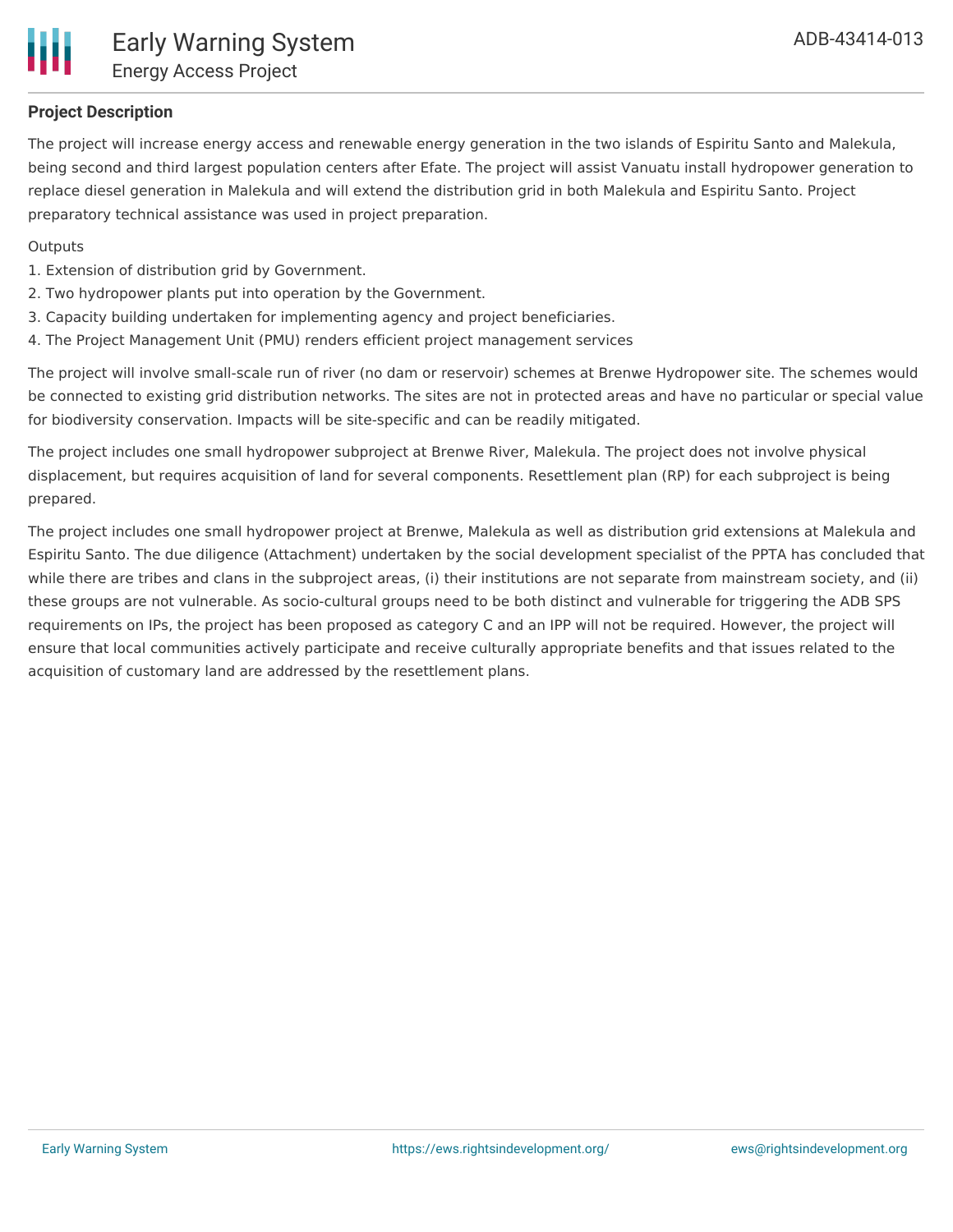

### **Investment Description**

Asian Development Bank (ADB)

Grant: Concessional ordinary capital resources / Asian Development Fund US\$ 2.50 million Loan: Strategic Climate Fund - PPCR US\$ 7.00 million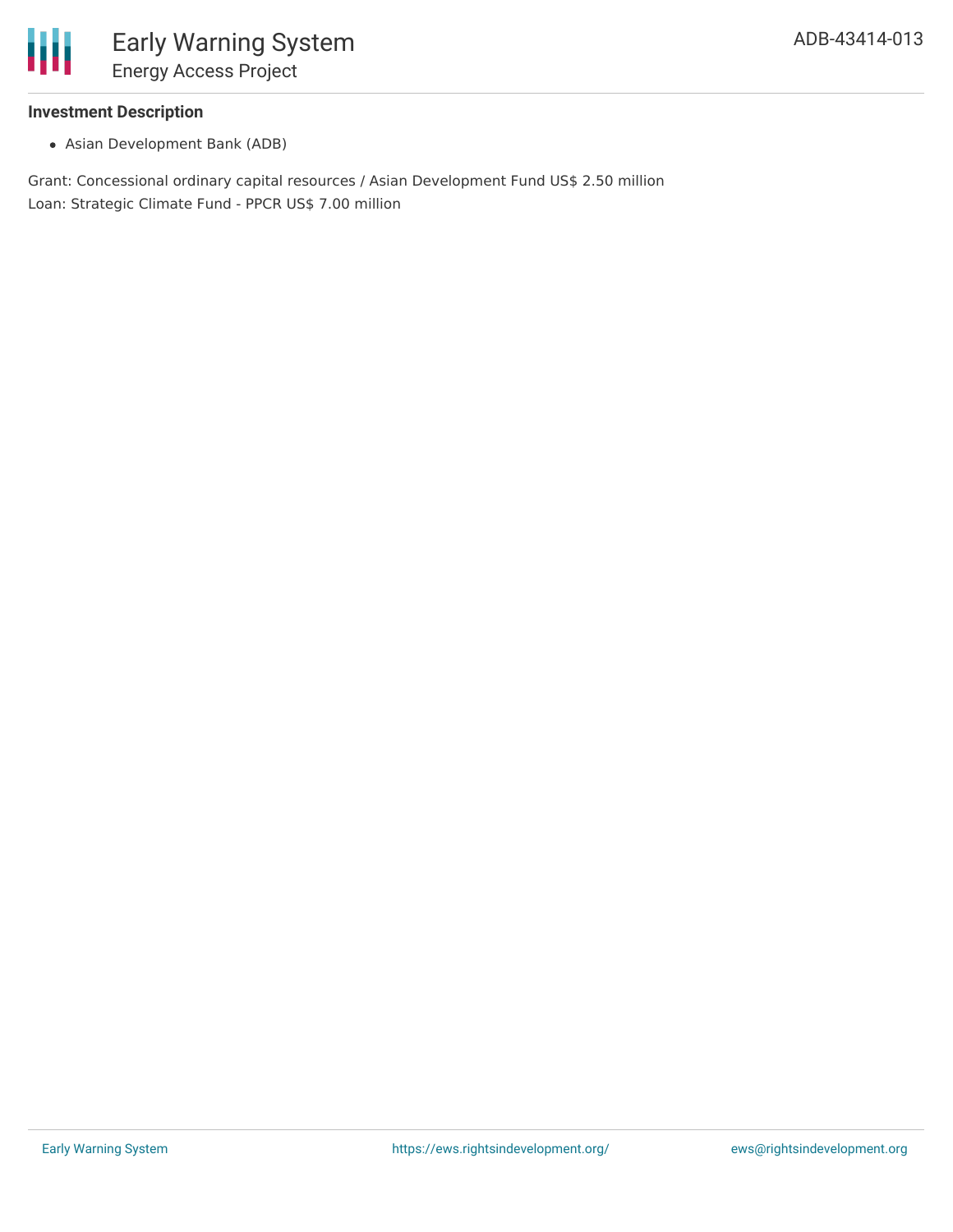

## **Contact Information**

Ministry of Finance & Economic Management P.M.B. 058 Port Vila Vanuatu

#### ACCOUNTABILITY MECHANISM OF ADB

The Accountability Mechanism is an independent complaint mechanism and fact-finding body for people who believe they are likely to be, or have been, adversely affected by an Asian Development Bank-financed project. If you submit a complaint to the Accountability Mechanism, they may investigate to assess whether the Asian Development Bank is following its own policies and procedures for preventing harm to people or the environment. You can learn more about the Accountability Mechanism and how to file a complaint at: http://www.adb.org/site/accountability-mechanism/main